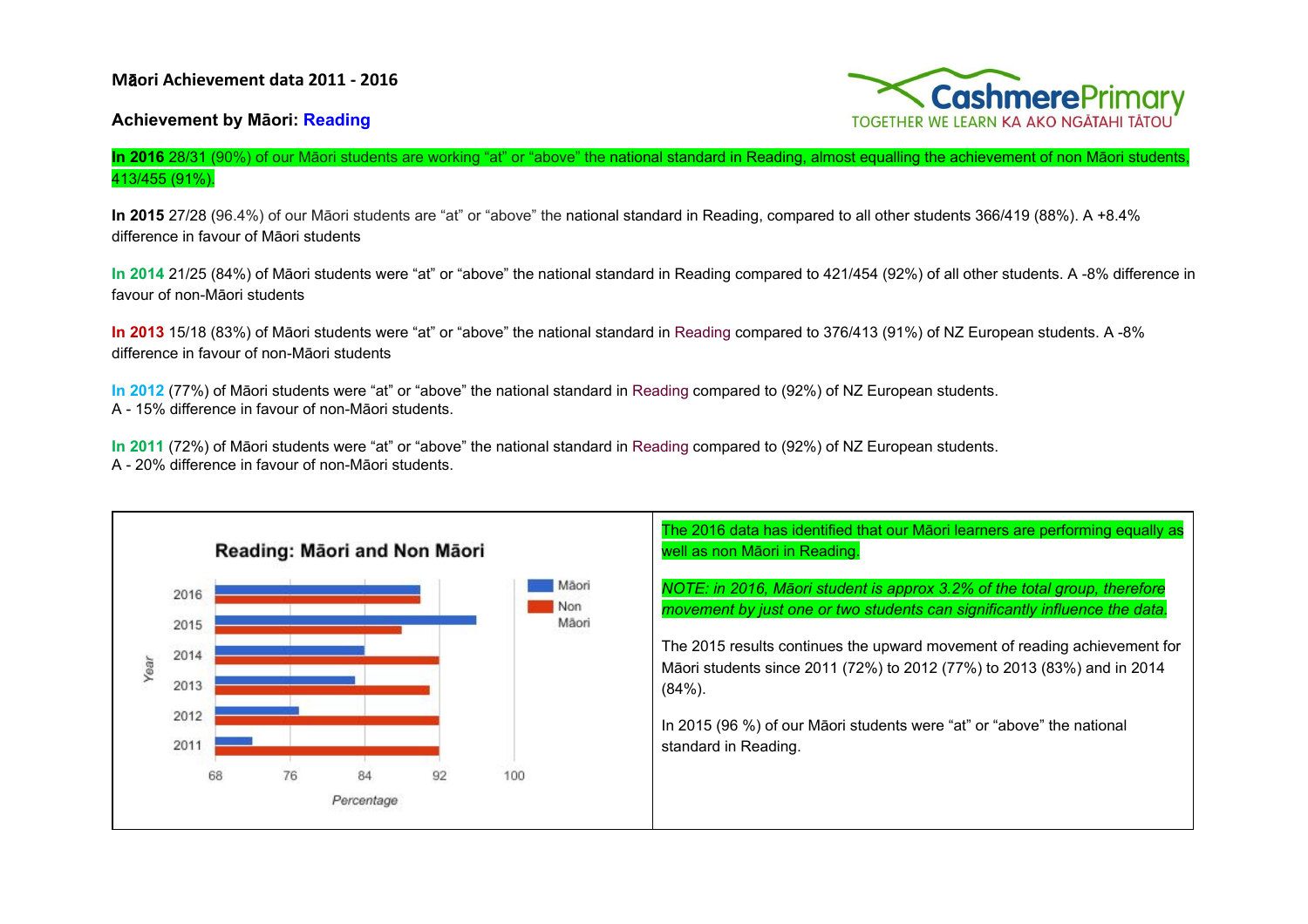| In 2013 Cashmere Primary School entered the MAC cluster and began<br>working as a member of a (LCC) collaborative (Kahukura) cluster in<br>the south of Christchurch |
|----------------------------------------------------------------------------------------------------------------------------------------------------------------------|

## **Written Language:**

In 2016 26/31 (84%) of our Māori students are "at" or "above" the national standard in Writing, compared to all other students 395/455 (87%). A -3 % difference in favour of Non Māori students

In 2015 22/28 (85.7%) of our Māori students are "at" or "above" the national standard in Writing, compared to all other students 351/419 (84%). A +1.7 % difference in favour of Māori students

In 2014 19/25 (76%) of Māori students were "at" or "above" the national standard in Writing compared to 397/454 (87%) of all other students. An 11% difference.

In 2013 12/18 (67%) of Māori students were "at" or "above" the national standard in Writing compared to 337/413 (82%) of NZ European students. A 15% difference.

In 2012 (65%) of Māori students were "at" or "above" the national standard in Writing compared to (79%) of NZ European students. A 14% difference.

In 2011 (42%) of Maori students were "at" or "above" the national standard in written language compared to (78%) of NZ European students. A 36% difference.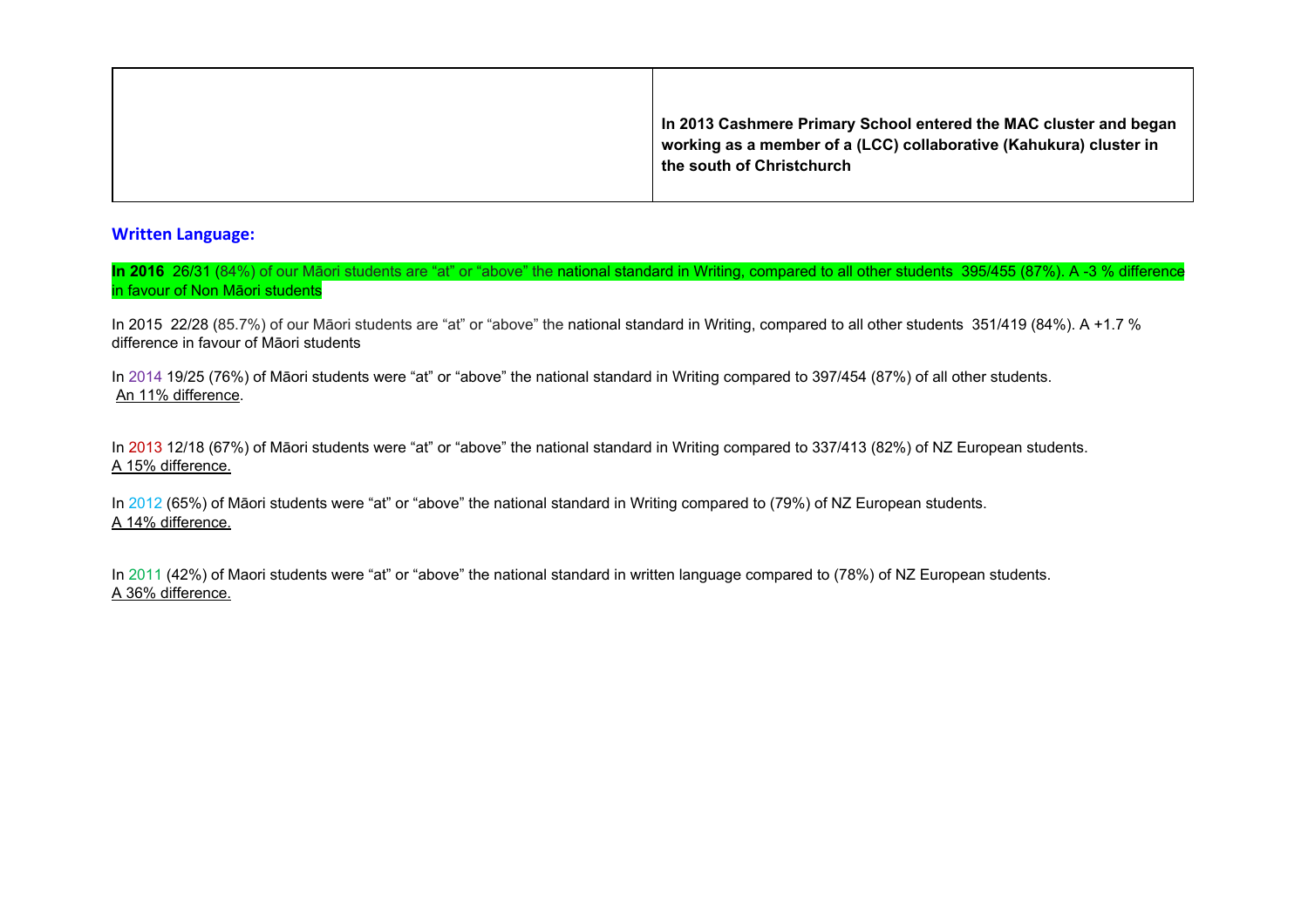

## **Mathematics**

**In 2016** 29/31 (94%) of our Māori students are "at" or "above" the national standard in Mathematics, compared to all other students 425/455 (93%). A +1 % difference in favour of Māori students

**In 2015** 27/28 (96.4%) of our Māori students are "at" or "above" the national standard in Mathematics, compared to all other students 377/419 (90%). A +6.4 % difference in favour of Māori students

**In 2014** 23/25 (92%) of Māori students were "at" or "above" the national standard in Mathematics compared to 425/454 (93%) of all other students. This is a near equal performance and an improved performance from 2011, 2012 and 2013